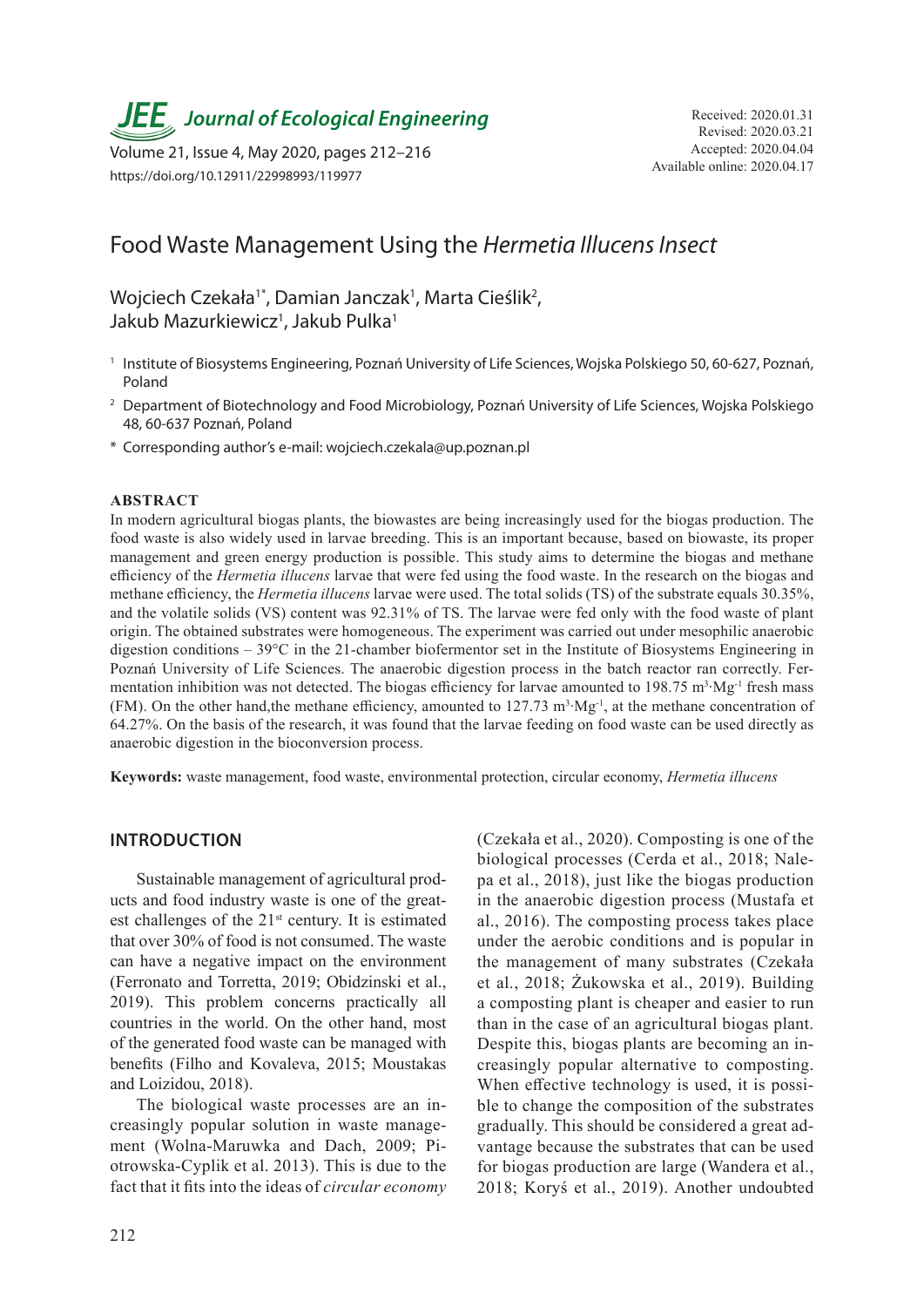advantage of a biogas plant is the possibility of energy recovery as part of the biogas or electricity and heat production using a cogeneration process (Mazurkiewicz et al., 2019).

The crucial activity allowing the proper functioning of a biogas plant is ensuring the daily supplies of substrates and its composition. As a result, the process will be able to run correctly, and energy production will be more stable. The possibility of using waste to produce the agricultural biogas has been recognized in many studies, both our own (Janczak et al., 2016; Kozłowski et al., 2019) and by other authors (Soundararaj Manju and Senophiyah-Mary, 2020). For the biogas production, agricultural biogas plants also utilize wasted food of plant origin, including, i.e., selectively collected unsold vegetables and fruits, market waste, or household residues (Czekała et al., 2016). Another important aspect of energy production is the management of the waste after the biogas production. This substance can be successfully used in the energy processes (Czekała, 2019), directly as a fertilizer (Robles-Aguilar et al., 2019), or as a substrate for the production of compost. It has been reported that the use of digestate, in addition to providing nutrients to plants, also plays an important role in the inhibiting plant (fungal and bacterial) and insect pathogens (Lu et al., 2019).

One of the attractive food waste treatment techniques is the bioconversion method (Kiran et al., 2014). In the sense of the bioconversion principles, waste can be processed using living organisms such as insects. The use of insect larvae for waste processing can be mentionedas an example of an alternative solution that allows the simultaneous management of waste and energy production(Diener et al., 2011; Čičková et al., 2015). An example would be *Hermetia illucens* (Black soldier fly) larvae. These larvae are characterized by a rapid biomass growth as well as high protein and fat content in dry matter (Czekała, 2017, Kierończyk et al., 2019).

The study aimsat determining the biogas and methane efficiency of *Hermetia illucens* larvae that were fed food waste. The scope of the work included obtaining the food waste of plant origin, obtaining *Hermetia illucens* larvae, investigation of the biogas, and methane efficiency.

# **MATERIALS AND METHODS**

### **Description of the materials**

The *Hermetia illucens* larvae fed on food waste were the subject of the study. The larvae were fed only with the food waste of plant origin. The total solids of waste used for research was about 10%, and the content of volatile solids was over 90%. The obtained waste were homogeneous and without any pollution. The total solid of the *Hermetia illucens* larvae was 30.35%, and the organic matter content was 92.31% in total solids.

### **Biogas production system**

The experiment was carried under mesophilic anaerobic digestion conditions (39°C) in the 21-chamber biofermentor set at the Ecotechnologies Laboratory of the Institute of Biosystems Engineering at Poznań University of Life Sciences (Figure 1).

The anaerobic digestion experiments were carried out in the glass tank reactors. The inoculum was the digestate liquid fraction from one of the Polish biogas plants. The volume of biogas and its qualitative composition were checked using the GA5000 GeoTech company.

The biogas and methane efficiency were tested according to the German standard DIN 38414/S8 and VDI 4630. The methodology has been described in detail in the work (Cieslik et al., 2016).

# **RESULTS AND DISCUSSION**

The *Hermetia illucens* larvae were processed in the anaerobic digestion. The fermentation of the substrate in the absence of oxygen took 29 days and was stable. The results of the biogas and methane efficiency calculated on fresh mass, total solids, volatile solids, and additionally, the concentration of methane in biogas were presented in Table 1.

The anaerobic digestion process in the batch reactor ran correctly. The fermentation inhibition was not detected. The energy potential of the substrate calculated on fresh mass was high. The biogas efficiency for larvae amounted to 198.75  $m^3$ ·Mg<sup>-1</sup> in fresh mass. On the other hand, the methane efficiency, amounted to  $127.73 \text{ m}^3 \cdot \text{Mg}^{-1}$ . The results on total solids were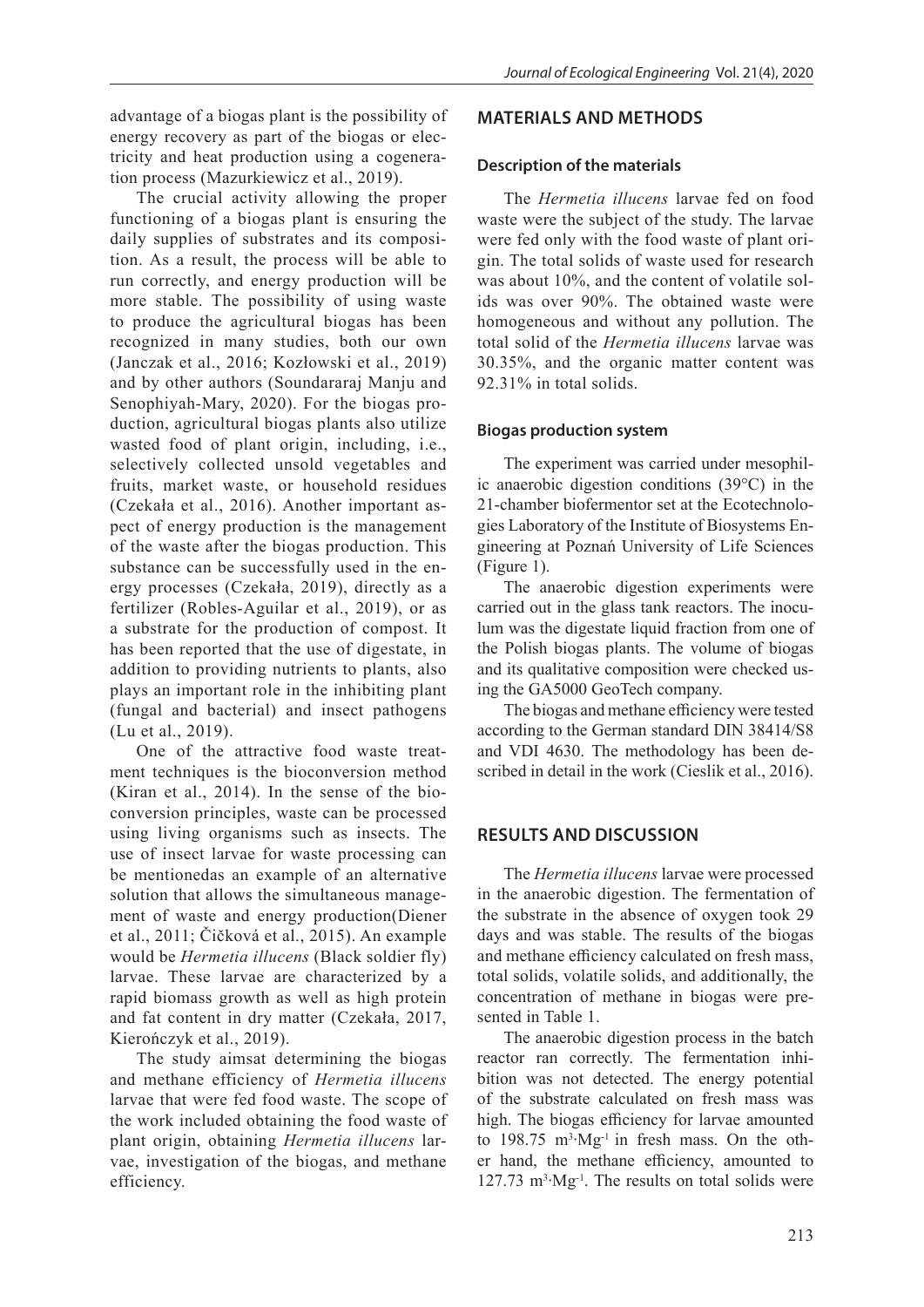

**Fig. 1.** The scheme of the biofermentor for the biogas production research 3-chamber section (1 – water heater with temperature regulator, 2 – water pump, 3 – insulated conductors of calefaction liquid, 4 – water coat with temp. 39 $^{\circ}$ C, 5 – biofermentor with charge capacity 2 dm<sup>3</sup>, 6 – sampling tubes, 7 – biogas transporting tube, 8 – gas sampling valve, 9 – biogas volume-scale reservoir).

 $654.72 \text{ m}^3 \cdot \text{Mg}^{-1}$  for biogas and  $420.81 \text{ m}^3 \cdot \text{Mg}^{-1}$  for methane. These values should be considered as high, compared to other biogas substrates, for example, food waste. The methane content in biogas during the experiment was 64.27%, which also should be considered as a good result.

As mentioned in the Introduction chapter, many substrates can be used for biogas production. Despite this, other substrates and innovative technologies that can be used in these installations are desirable. The primary aim is improving the balance of the biogas plant operations.

Protecting human health and ensuring appropriate conditions in the environment are some of the most important challenges. Therefore, the problem of using food waste for the energy production using the bioconversion methods should also take into account the environmental aspects. The use of *Hermetia illucens* or other insects fed

on waste can significantly help solve many environmental problems. This applies especially to the management of insects and the production of components for the production of feed or food. This is directly related to the increasing amount of generated waste, with limited the areas for growing food at the same time. The production of energy from renewable sources is also an important issue. The production of biofuels, especially agricultural biogas, is much more beneficial to the environment than the production of energy from fossil fuels. It is worth noting that a wide spectrum of waste can be used for the production of agricultural biogas, which is another advantage in favor of choosing this method.

The management of waste for energy production, including the bioconversion process, is directly connected to the *circular economy*. Therefore, this method should be further developed

**Table 1.** Cumulative biogas and methane production for *Hermetia illucens* larvae [FM – fresh mass, TS – total solids, VS – Volatile solids, MC – methane content]

| Sample |        |        |        | Cumulative biogas production (CBP) $\text{[m}^3 \cdot \text{Mg}^{-1}]$ Cumulative methane production (CMP) $\text{[m}^3 \cdot \text{Mg}^{-1}]$ |        |        |               |
|--------|--------|--------|--------|------------------------------------------------------------------------------------------------------------------------------------------------|--------|--------|---------------|
|        | FM     | TS     | VS     | FM                                                                                                                                             | TS     | VS     | <b>MC [%]</b> |
| Larvae | 198.75 | 654.72 | 709.33 | 127.73                                                                                                                                         | 420.81 | 455.87 | 64.27         |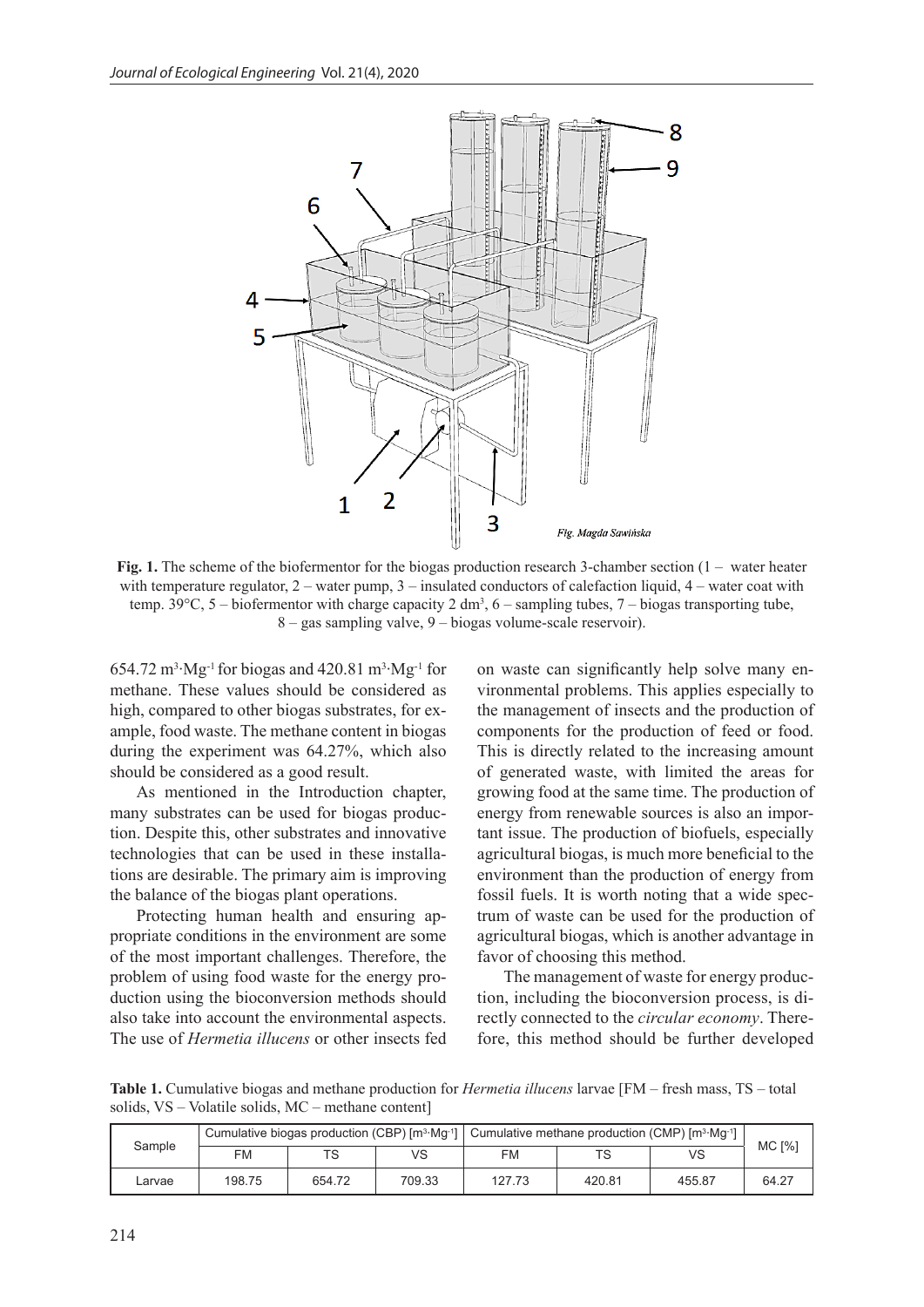and improved. Biogas plants are installations that can operate in any commune, regardless of the weather conditions, with high efficiency reaching even above 90%. Therefore, they are an excellent alternative to other renewable energy sources, e.g., wind farms.

#### **CONCLUSION**

The increasingly severe environmental problems and stringent legal regulations are the reason for the growing interest in the topic of waste management. New solutions that will allow managing a lot of waste in a way that is least harmful to the environment, are expected.

Agricultural biogas plants are places where the waste can be processed. The food waste can be used directly as a fermentation substrate or in the bioconversion process. Using the food waste and agri-food by-products from the food processing industry to increase the growth of insects for energy purposes seems to be a rational solution. One of the innovative solutions allowing for the production of biogas and then energy may be the use of the *Hermetia illucens* insect larvae. The results show that larvae feeding on the waste of plant origin can be used for biogas production. This confirmed the results obtained as part of the experiment.

The presented solution is an alternative to anaerobic digestion of food waste without any treatments. Regardless of whether biogas will be produced from waste or larvae, it will be included in the renewable energy sources. According to the authors, the bioconversion research should be continued. This particularly applies to the selection of substrates that are sources of energy production directly, and those that were previously food for larvae.

#### **Acknowledgements**

This study was performed in the framework of the IN OIL project: An innovative method for bioconversion of by-products from food processing industry that was financed by the National Centre for Research and Development within the Lider VII Programme LIDER/5/0148/L-7/15/NCBR/2016.

Publication is funded by the Polish National Agency for Academic Exchange under the International Academic Partnerships Programme from the project *"Organization of the 9th International*  *Scientific and Technical Conference entitled Environmental Engineering, Photogrammetry, Geoinformatics – Modern Technologies and Development Perspectives".*

## **REFERENCES**

- 1. Cerda A., Artola A., Font X., Barrena R., Gea T., Sánchez A., 2018. Composting of food wastes: Status and challenges. Bioresource Technology 248, Part A, 57–67. https://doi.org/10.1016/j. biortech.2017.06.133
- 2. Čičková H., Newton L., Lacy R.C., Kozánek M. 2015. The use of fly larvae for organic waste treatment. Waste Management 35, 68–80. https://doi. org/10.1016/j.wasman.2014.09.026
- 3. Cieślik M., Dach J., Lewicki A., Smurzyńska A., Janczak D., Pawlicka-Kaczorowska J., Boniecki P., Cyplik P., Czekała W., Jóźwiakowski K. 2016. Methane fermentation of the maize straw silage under meso- and thermophilic conditions. Energy 115(2), 1495–1502. https://doi.org/10.1016/j. energy.2016.06.070
- 4. Czekała W., Smurzyńska A., Cieślik M., Boniecki P., Kozłowski K. 2016. Biogas efficiency of selected fresh fruit covered by the Russian embargo. Energy And Clean Technologies Conference Proceedings, SGEM 2016, VOL III: 227–233. doi:10.5593/ sgem2016HB43
- 5. Czekała W. Concept of IN-OIL project based on bioconversion of by-products from food processing industry. 2017. Journal of Ecological Engineering 18(5), 180–185. DOI: https://doi. org/10.12911/22998993/76211
- 6. Czekała W., Dach J., Przybył J., Mazurkiewicz J., Janczak D., Lewicki A., Smurzyńska A., Kozłowsk K. 2018. Composting of sewage sludge with solid fraction of digested pulp from agricultural biogas plant. E3S Web of Conferences 30, 02001 (2018) Water, Wastewater and Energy in Smart Cities. https://doi.org/10.1051/e3sconf/20183002001
- 7. Czekała W. 2019. Biogas Production from Raw Digestate and its Fraction. Journal of Ecological Engineering20(6), 97–102. https://doi. org/10.12911/22998993/108653
- 8. Czekała W., Lewicki A., Pochwatka P., Czekała A., Wojcieszak D., Jóźwiakowski K., Waliszewska H. 2020. Digestate management in polish farms as an element of the nutrient cycle. Journal of Cleaner Production 242, 118454. https://doi.org/10.1016/j. jclepro.2019.118454
- 9. Diener S., Studt Solano N.M., Gutiérrez F.R., Zurbrügg C., TocknerK. 2011. Biological Treatment of Municipal Organic Waste using Black Soldier Fly Larvae. Waste and Biomass Valorization 2, 357–363.